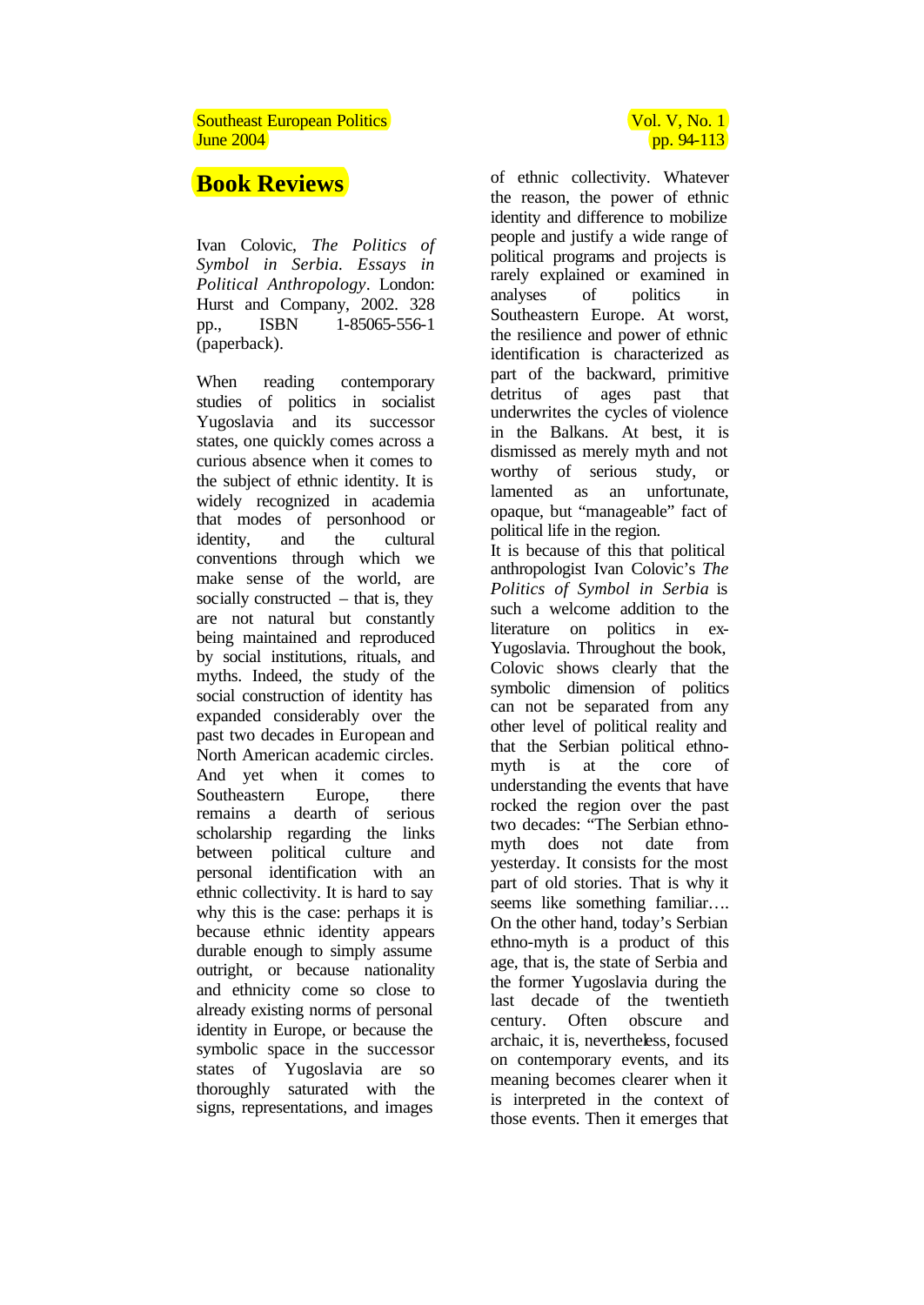Curta observes that "Slavs" were a secondary topic and there is no proof that Slavs called themselves this way. The names actually used by the Byzantine authors were "Sclavene" and "Antes". The criteria for Byzantine imaginary was not ethnic but military: "Antes" for allies and "Sclavene" for enemies; when the Antes also became enemies, they were also called "Sclavene". The fourth to seventh chapter analyzes the archaeological material in correlation with the conclusions of the previous two chapters. Quantitative methods in a comparative perspective are used to analyze peculiar archaeological stuff form the entire Lower Danube Region. The fourth chapter (120-189), analyses the very dense fortification system built by Justinian at the south of Danube, issuing that its collapse was produced not by an invasion (or infiltration) of the Slavs from the north of Danube but from an internal social (especially urban) change, started in the fifth century; this way Byzantians had not enough resources to cover the expenses. The other three chapters are "Barbarians on the sixthcentury Danube frontier: an archaeological survey"(190-226); "Elites and group identity north of the Danube frontier: the archaeological evidence"(227- 310) and "'Kings' and 'democracy': power in early Slavic society"(311-334). *Making of the Slavs* of Florin

Curta is an extremely provocative and original approach to the problem of early Slavs which challenges the standard knowledge from South-Eastern and Eastern Europe. In six chapters, the

written and archaeological sources used in historiographies from Romania, ex-U.S.S.R, Bulgaria, ex-Yugoslavia etc. are (partially) de-located from their initial (historiographical and ideological) contexts and re-located within the framework of current cultural anthropological theories. The information is completely revisited in an equilibrated and critical perspective by using quantitative and qualitative methods to offer a diachronic and comparative interpretation. The book is also admirable for using computer software in interpreting the archaeological data and for displaying numerous maps and tables in its comparative approach to the sources.

## SILVIU HARITON University of Bucharest

Michael E. Brown (ed.), *The International Dimensions of Internal Conflict*. Cambridge, Ma.: MIT Press, 1996. 653 pp., ISBN 0-262-52209-8 (paperback).

Since its publication in 1996, "The International Dimensions of Internal Conflict" has become a classic volume for scholars and practitioners in the field of conflict resolution alike. This edited volume, a Center for Science and International Affairs study, offers a sweeping insight into one of the most persistent temporary phenomena. The book attempts to debunk the myths surrounding internal armed conflict. Instead of the dominant explanations that see violent internal conflict as massbased and externally-driven, Brown sees internal, elite-level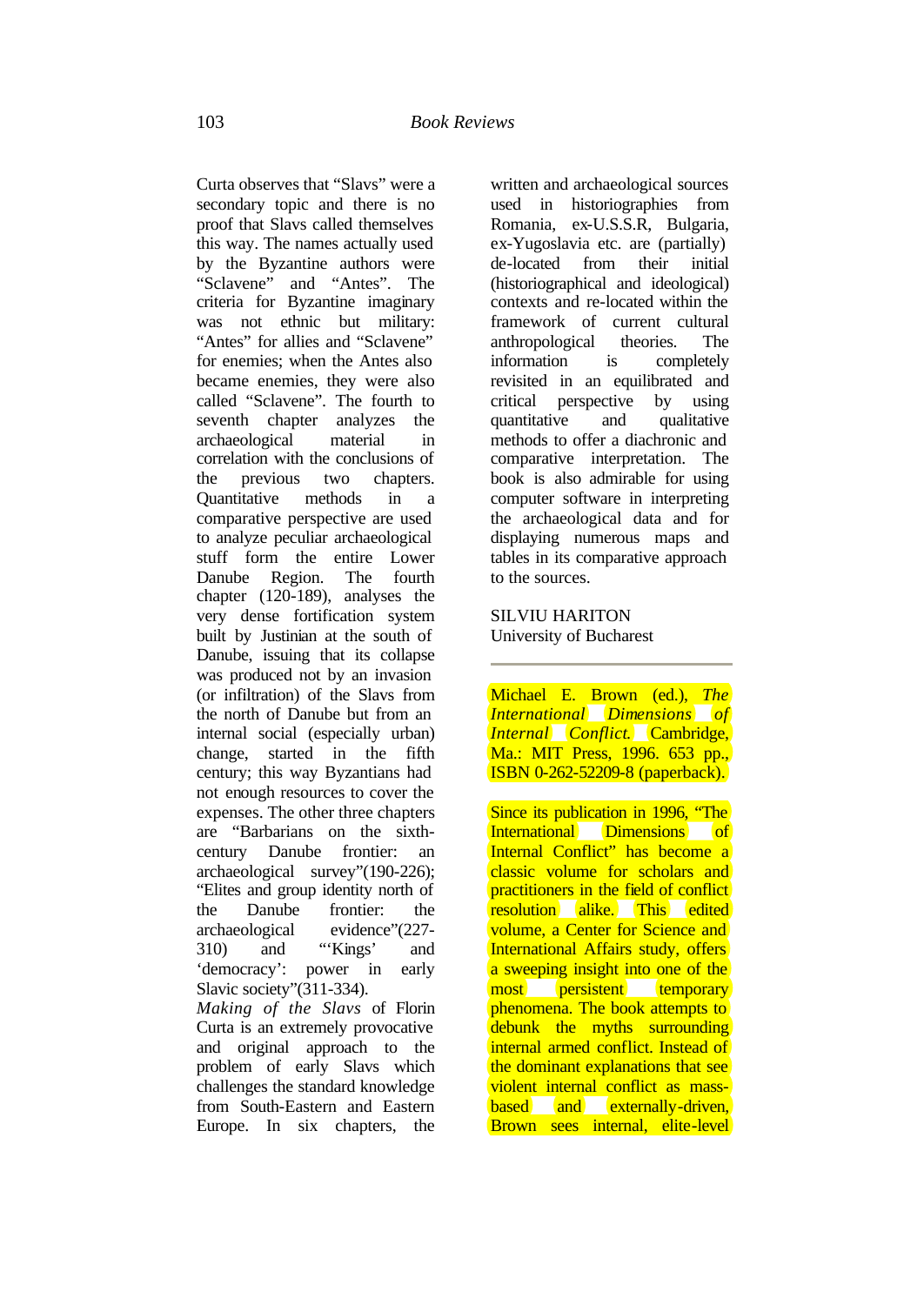activities as the principal triggers. An understanding of the permissive and proximate causes of conflict is then used to provide a plethora of policy recommendations concerning the options available to the international community for dealing with conflict prevention, management and resolution. The first part is empirical in focus; the discussion of causes and implications of internal conflict is organized by regions, enabling a comparative outlook on the topic. The former communist bloc is somewhat overrepresented. The account of wars in the former Yugoslavia, the most visible conflict at the time of writing, occupies an entire chapter. Ivo H. Daalder has identified the country's ethnic geography and the history of conflict as permissive conditions of conflict, while the collapse of economic and political order were the proximate causes, leading to the rise of virulent nationalism. The bulk of Daalder's chapter deals with international implications of and responses to the wars. His conclusion that international efforts, if any, dealt with the symptoms, not the underlying causes of the conflict is a recurring one throughout the entire book. By contrast, the inclusion of Milada Vachudova's chapter on East-Central Europe, which deals with the absence of armed conflict in that region, is surprising considering the book's focus. In his piece on the former Soviet Union, Matthew Evangelista identifies the communist legacy and opportunism in political and economic affairs as the main

sources of conflict. As for international involvement. he emphasizes Russia's involvement in its near abroad, and risks forecasting future conflicts and the potential for international action in them. The remaining chapters deal with South and Southwest Asia, Southeast Asia, Middle East and North Africa, Sub-Saharan Africa and Latin America. The volume's second part shifts the discussion towards concrete policy issues. The first four chapters tackle select issues pertinent to violent internal conflict: secessionist violence and its prevention by political accommodation, negotiation and mediation, light arms and economic sanctions. The remaining chapters are devoted to international actors that engage in internal conflicts: NGOs, the U.S., the UN and collective security organizations. Following the book's general outline, each author summarizes the state of affairs in the respective field and goes on to provide concrete policy recommendations. In addition, all of the authors tend to present their recommendations in an optimistic light, albeit in cautious tone. The policy orientation of the volume affects its nature. Although individual chapters offer their own respective arguments,

they are, in effect, but summaries of the given topics. As insightful and illuminating as these may be, it seems that the magnitude of the book's scope went to the expense of its analytical content; the two main themes of the book, causes of internal conflict and international action could have easily filled two self-sufficient volumes. The book is otherwise